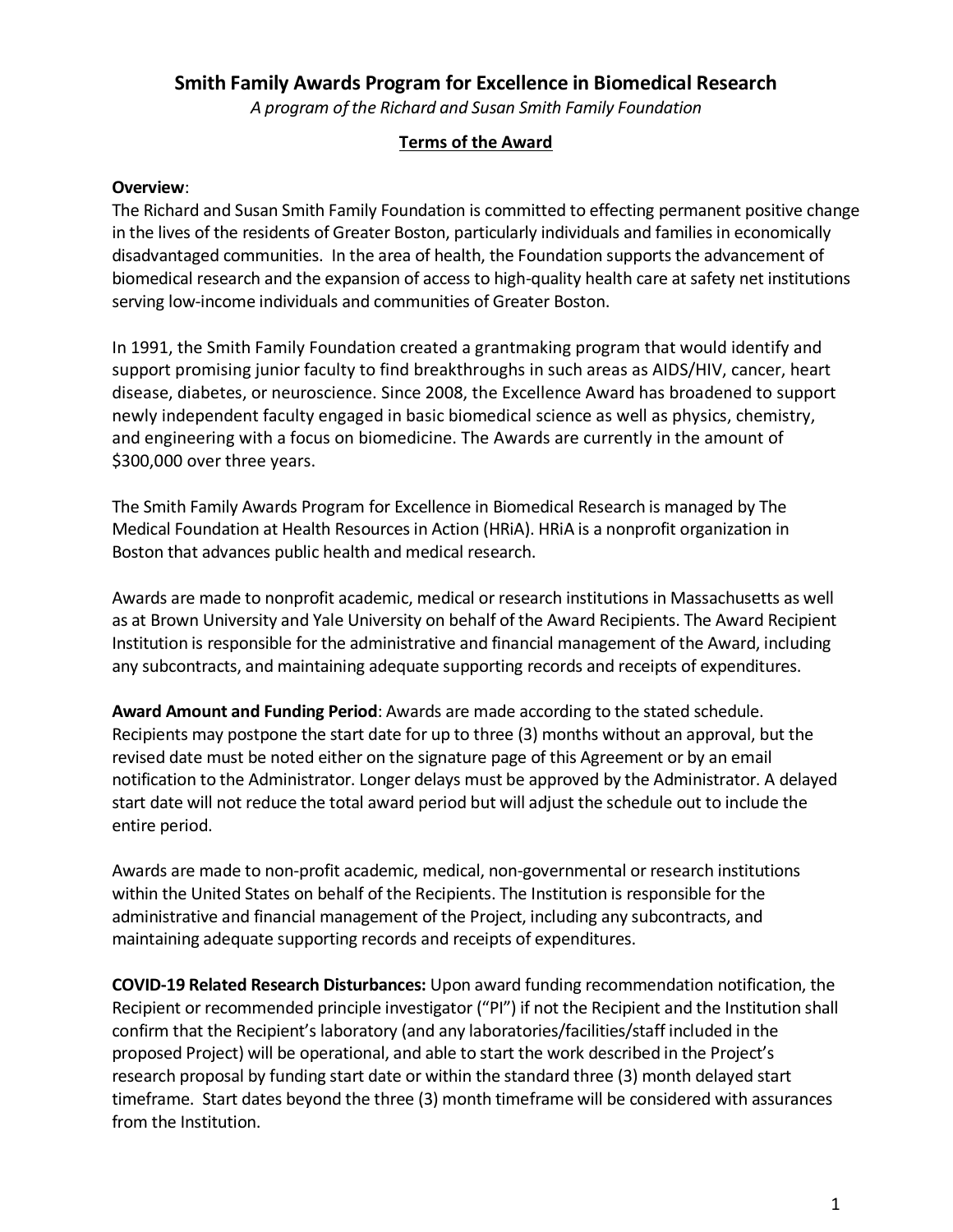**Institutional Assurances**: Recipients must adhere to all federal, state, and local regulations regarding the use of human subjects, animals, radioactive or hazardous materials, and recombinant DNA in this Project. It is the responsibility of the Recipient's Institution to ensure that all approvals (IRB, IACUC, other) are in place prior to releasing any award funds. The confirmation of the representative of the Institution on the application forms confirms this oversight.

**Liability:** Each party shall be responsible for its negligent acts or omissions and the negligent acts or omissions of its employees, officers, agents, or directors, to the extent allowed by law.

**Research Misconduct:** Institution certifies that it has established administrative policies as required by Public Health Service Policies on Research Misconduct, 42 CFR § 93, and will comply with the policies and requirements (collectively, the "Policy") set forth therein. In the unlikely event that a Recipient is involved in an investigation of research misconduct directly related to the Project, he or she will be subject to the procedures in place at the Institution as applicable. According to the Policy, research misconduct is defined as the "fabrication, falsification, or plagiarism in proposing, performing, or reviewing research, or in reporting research results. It does not include honest error or difference of opinion."

To the extent legally permissible, the Institution must notify the Administrator of a finding of research and/or financial misconduct related to the Project. Research or financial misconduct may affect the Recipient's continued eligibility for support for the Project.

**Other Funding:** Neither the Institution nor the Recipient will accept funding from another source which will result in an overlap of funding for this Project or result in greater than 100% effort of the Recipient or Key Personnel. The Institution and the Recipient are responsible for determining whether acceptance of this award will jeopardize support they may receive from other sources and ensuring that the Recipient has the capacity required to perform the Project within the proposed timeline. The Recipient will immediately report to the Administrator any additional funding available for activities related to this Project.

**Use of the Award Funds:** The laws of the United States place certain restrictions on the way funds awarded by charitable trusts and foundations may be expended. **Award funds may be used only for the research project and budget as submitted in the Recipient's Project proposal.** The Recipient Institution must exercise proper stewardship over award funds and ensure that costs charged to the award are allowable, allocable, reasonable, necessary, and consistently applied in line with the Project's accepted proposal and budget. The Institution shall be liable for reimbursement to the Funder of any award funds associated with any inappropriate or unauthorized expenditures or fraudulent or improper conduct involving the use of award funds. The grant monies which have been awarded, including any interest earned therein, may only be used for the purposes stated in this Agreement. Funds may not be expended for any other purpose without the prior written approval of the Administrator.

Expenses eligible for support include the Recipient's salary and fringe benefits; salaries and fringe benefits of personnel essential to the Project for only their work as it directly relates to the Project; publication of scientific data; travel to scientific meetings; laboratory and data processing supplies; and other direct expenses such as equipment essential to the Project. Award funds may only be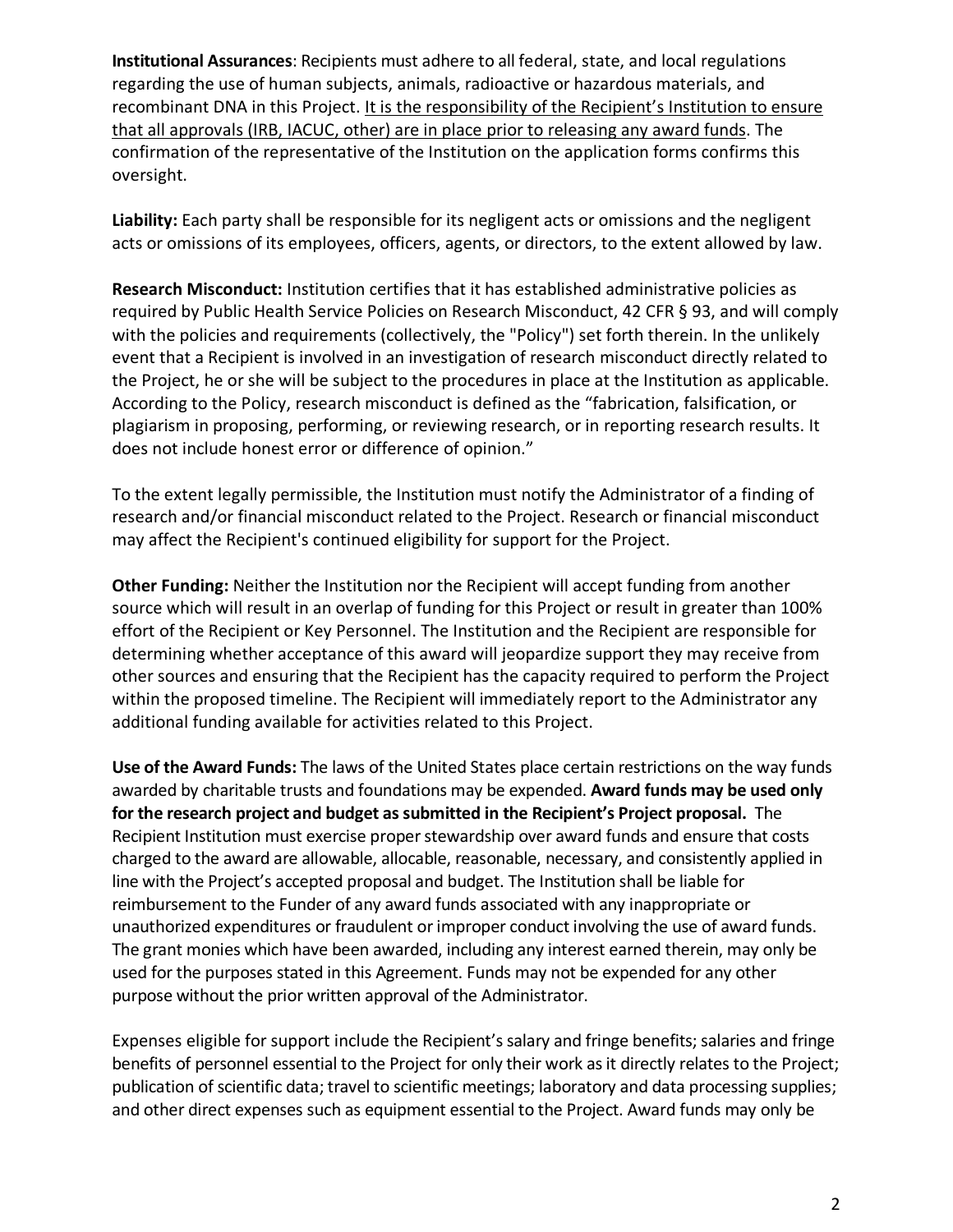used for salaries in proportion to the percent effort on the Project. However, percent effort may exceed the percent of total remuneration requested.

Funds may not be used for new construction, the renovation of existing facilities, fundraising projects, or endowments. Funds may not be used for any political activity, accumulated deficits, or for any other purpose prohibited by the Internal Revenue Service Code. Funds awarded for the direct costs of the project may not be used for general operating costs. Research-related expenses not directly related to the Project, general office supplies, individual institutional administrative charges in addition to indirect costs (e.g., telephone, other electronic communication, IT network), professional membership dues, and pre-award charges are **not** allowable expenses.

**Indirect costs** (institutional overhead): Indirect costs may not exceed 5% of direct costs. In instances where there is a subcontract, the combined dollar amount for indirects taken by both the Recipient Institution and the contracting institution may not exceed total allowed indirects of the accepted budget.

The grant monies which have been awarded, including any interest earned therein, may only be used for the purposes stated in this Agreement. Funds may not be expended for any other purpose without the prior written approval of the Administrator.

**Re-Budgeting**: Expenditures are expected to be within reasonable range of the Project budget as accepted by the Administrator. All requests for re-budgeting or reallocation of grant funds over \$20,000 must be clearly justified in the annual financial report or conveyed in an update to the financial report to the Administrator a minimum of thirty (30) days prior to requested effective date of change. The request must include the current allocation of resources along with specific detail and justification for the reallocation. If the Institution makes a request for re-budgeting or reallocation outside of the annual progress reporting process, Institution must contact Program Staff to obtain the required forms.

**Carry Forward of Funds**: All requests to carry forward unspent funding from one year's budget to the next must be clearly justified in the annual financial report. Carry forward requests may be disallowed if adequate justification is not provided.

**Financial Responsibilities of Award Recipient Institution**: The Institution will keep systematic records of all expenditures relating to the Project. Vouchers consisting of bills, invoices, cancelled checks, receipts, etc. will be retained by the Institution for three (3) years after the close of the award period and will be available for inspection by representatives of Funder during normal business hours and upon reasonable notice throughout this period. The Funder may, at their expense, examine, audit, or have audited the records of the Institution insofar as they relate to Project activities supported by this award.

**No-Cost Extension**: A no-cost extension for up to nine (9) months may be granted upon receipt and approval of a no-cost extension request. The request must be made in a timely manner before the end of the award period. The request will contain a section for justifying the extension, the unexpended balance, and a timeline for expenditure of the remaining funds. A final scientific report is due at the completion of the extension period. Any portion of the award not expended at the conclusion of the extended period must be made payable to the Funder, in care of the Administrator, within sixty (60) days.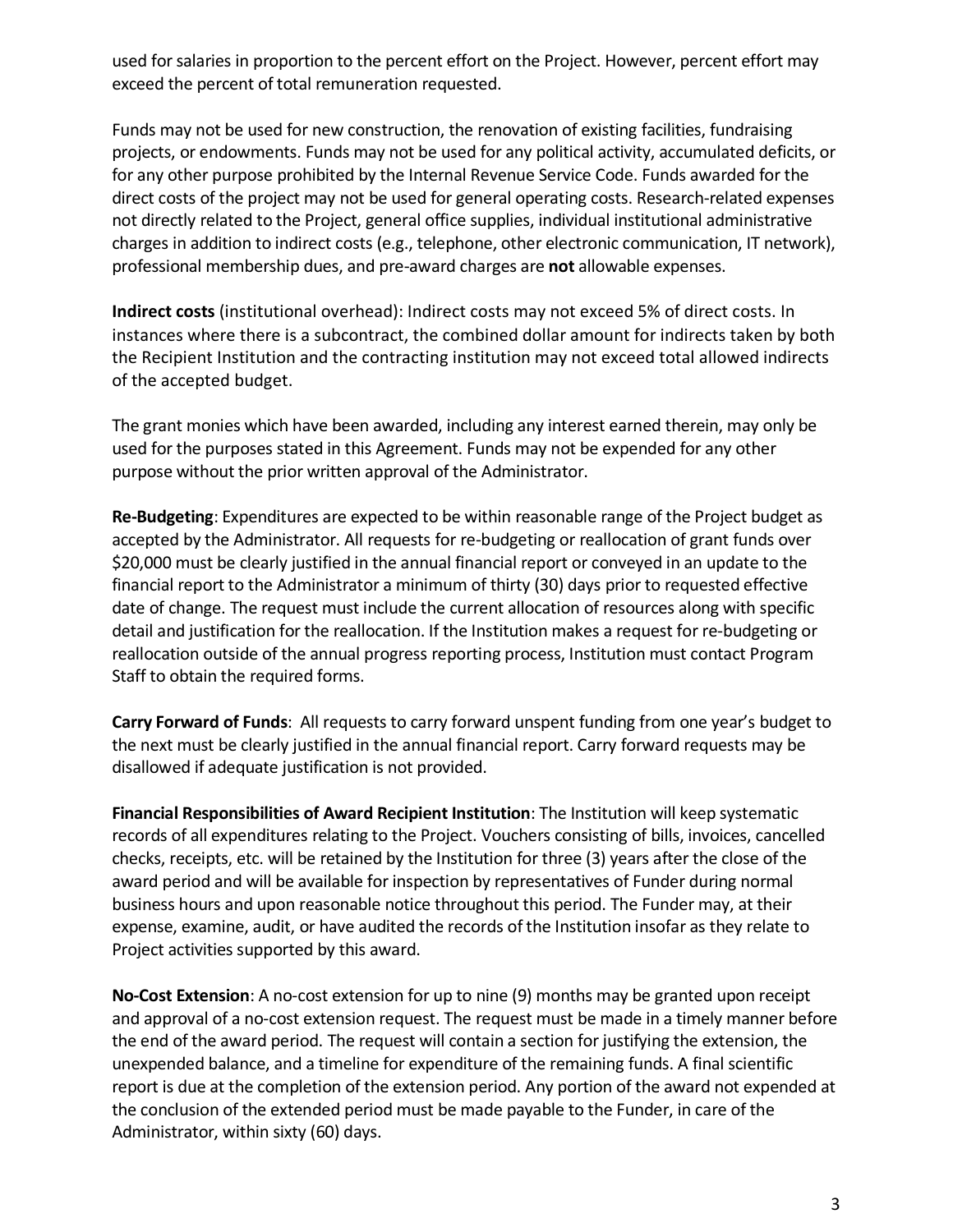**Changes in Award Status:** Any changes in the Project's research design including changes to/omission of specific aims described in the Recipient's accepted Project proposal require a formal written request and prior approval before implementation. Changing of Project plans without prior approval may result in the suspension of payments, early termination of the award, and/or reimbursement to the Funder of any expended or unexpended funds. Any change in percent effort of the Recipient, or other personnel providing a substantial intellectual contribution to the Project (collectively, the "Key Personnel") requires prior written request and approval. Requests should include the reason for the change and a description of how the change will affect the scope of work, implementation, and timeline of the Project. All requests for changes to the Project design, aims, or percent effort of the Recipient or Key Personnel must be received by the Administrator at least thirty (30) days prior to the desired effective date of the change.

**Transfer or Termination of Award**: Awards are made to the Institution where the named Recipient is conducting research. If the Recipient plans on moving to another non-profit academic, medical, non-governmental or research institution during the award period, Recipient will notify and seek approval from the Administrator to continue the Project at the Recipient's new institution. If approved, the Institution will return unexpended Project funds, subject to allowable costs and non-cancelable obligations, to the Administrator to coordinate the transfer of unexpended funds to the new institution.

In the event of early termination of this Agreement, for any reason, Institution will be reimbursed for allowable costs and non-cancellable obligations incurred prior to the date of termination.

If the Recipient is not continuing the Project in another nonprofit research setting, the award will be canceled, and unused funds must be returned within sixty (60) days. Transfer of the award to another PI, if applicable, is not permitted. Disposition of and title to any equipment purchased by the Recipient with award funds will be evaluated on a case-by-case basis. If the Project is terminated for any reason, any unused funds, subject to allowable costs and non-cancelable commitments incurred in the performance of the Project but not yet paid for, must be made payable to the Funder, in care of the Administrator within sixty (60) days. Performance under this Agreement may be terminated by either party upon thirty (30) days written notice to the other.

It is the responsibility of the Recipient as well as the Institution to notify the Administrator of any change in employment status of the Recipient in a timely manner and usually not less than thirty (30) days prior to such change.

**Unused Funds and Reversion**: Should any of the following events occur, the Administrator, on behalf of the Funder, may demand repayment of all unexpended portions of the award; moreover, all unpaid installments may be cancelled. The Institution is also required to give written notice if there is a change in the Institution's status as noted below.

- A determination, preliminary or otherwise, is made by the United States Internal Revenue Service that the award does not constitute a qualifying distribution.
- **The Institution fails to perform any of its duties, in the judgment of the Funder, the** Administrator, or its Scientific Review Committee, required by the Application Guidelines and this Agreement. In such cases, the Administrator shall provide no less than thirty (30) days termination notice in writing to the Institution, upon which the Institution shall have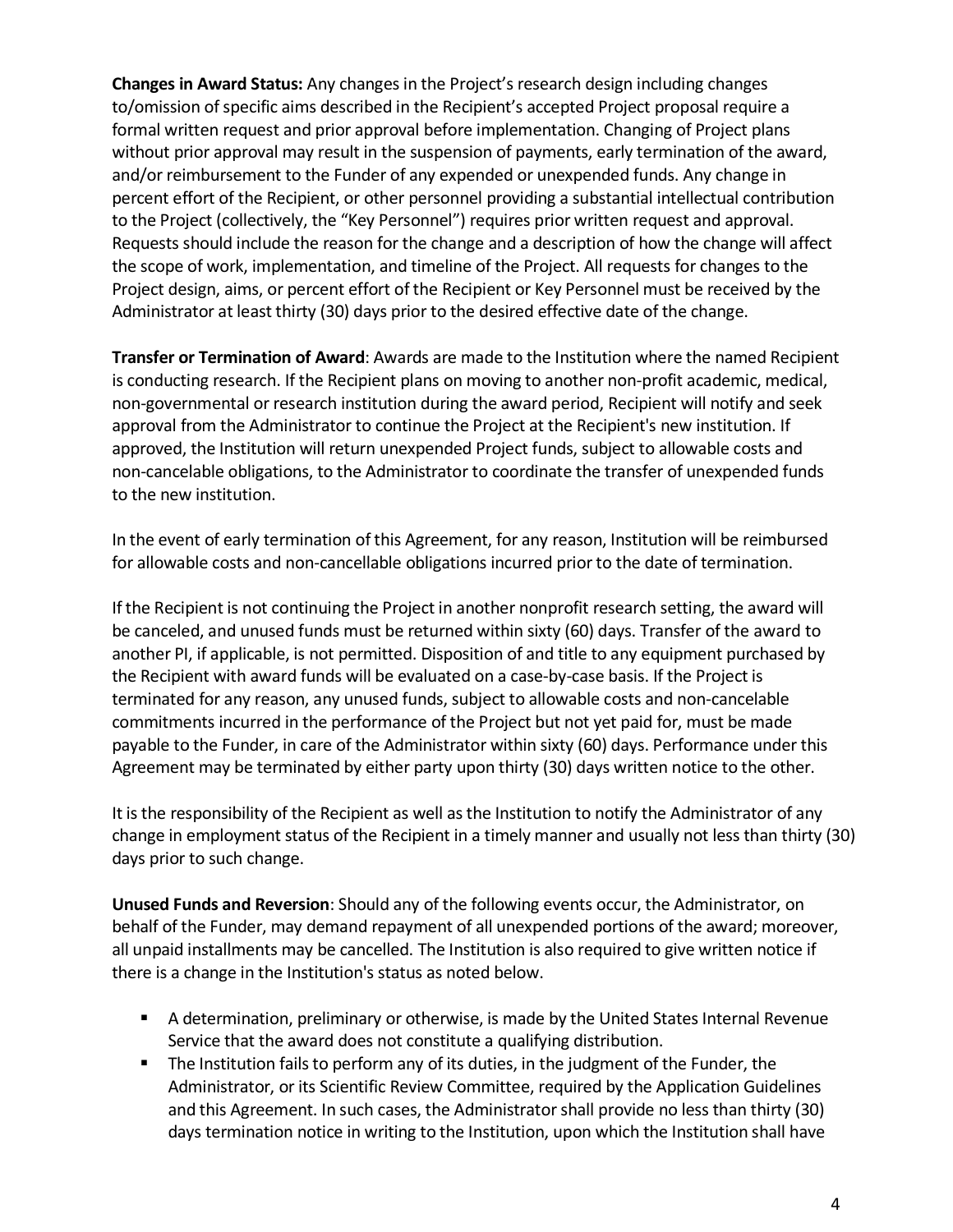an additional thirty (30) days following receipt of such notice within which to cure any deemed failures.

- **The Institution ceases to be exempt from income taxes under the Internal Revenue Service** Code or becomes a private foundation.
- **There is a material change in the purpose, character, or method of operation of the** Institution such as to jeopardize its tax status.

**Unexpended Funds**: Any funds remaining at the close of an extended Project period must be returned to the Administrator within sixty (60) days.

**Medical and Family Leave:** The Recipient may continue to expend any award funds allocated to salary during medical or parental leave consistent with the Institution's policies.

**Reporting Requirements and Payment Schedules**: Scientific Progress Reports and Financial Expenditure Reports will be due annually in January regardless of the start date of the Award. The Administrator, with reasonable notice to the Institution and Recipient, may request additional reporting, or participation in site visits or telephone conferences. Final Reports are due sixty (60) days following conclusion of the Award Period or an approved No-Cost Extension. The Recipient will receive access to the required online report forms by email approximately three (3) weeks prior to their due dates. It is the responsibility of the Recipient to ensure that the Administrator receives this completed form. The Funder and Administrator reserve the right to place a hold on funds where the Recipient is non-compliant with these reporting requirements.

Requests for no-cost extension or re-budgeting should be made to the Administrator a minimum of thirty (30) days prior to requested effective date of change. In cases where an extension has been granted, Recipients may be required to file an interim status report.

In order for the Smith Family Foundation to understand the impact of the Excellence Award Program in the longer term, Awardees will be expected to complete brief Alumni Reports as requested following the Award Period. Completing these forms will help ensure that all outcomes related to Smith research funding are captured, so that the Foundation can fully understand the value of its investments in research.

**Patents, Copyright, and Intellectual Property:** The Recipient should follow the Institution's policies regarding discoveries or any other intellectual property that results from research conducted under this Project. Neither the Administrator nor the Funder of this Project will retain any rights to intellectual property including patents, copyrights, trademarks, or other proprietary rights that result from the Project.

**Confidentiality and Third-Party Release:** Application materials as well as scientific progress and final reports are considered confidential. The Administrator engages third parties who have the necessary expertise to review the submitted materials and evaluate each project. Although the Administrator endeavors to protect the confidentiality of the reports by requiring reviewers to sign confidentiality agreements, confidentiality cannot be guaranteed. The Administrator and the Funder are not responsible for any consequences resulting from the disclosure of the content of these materials to such third parties.